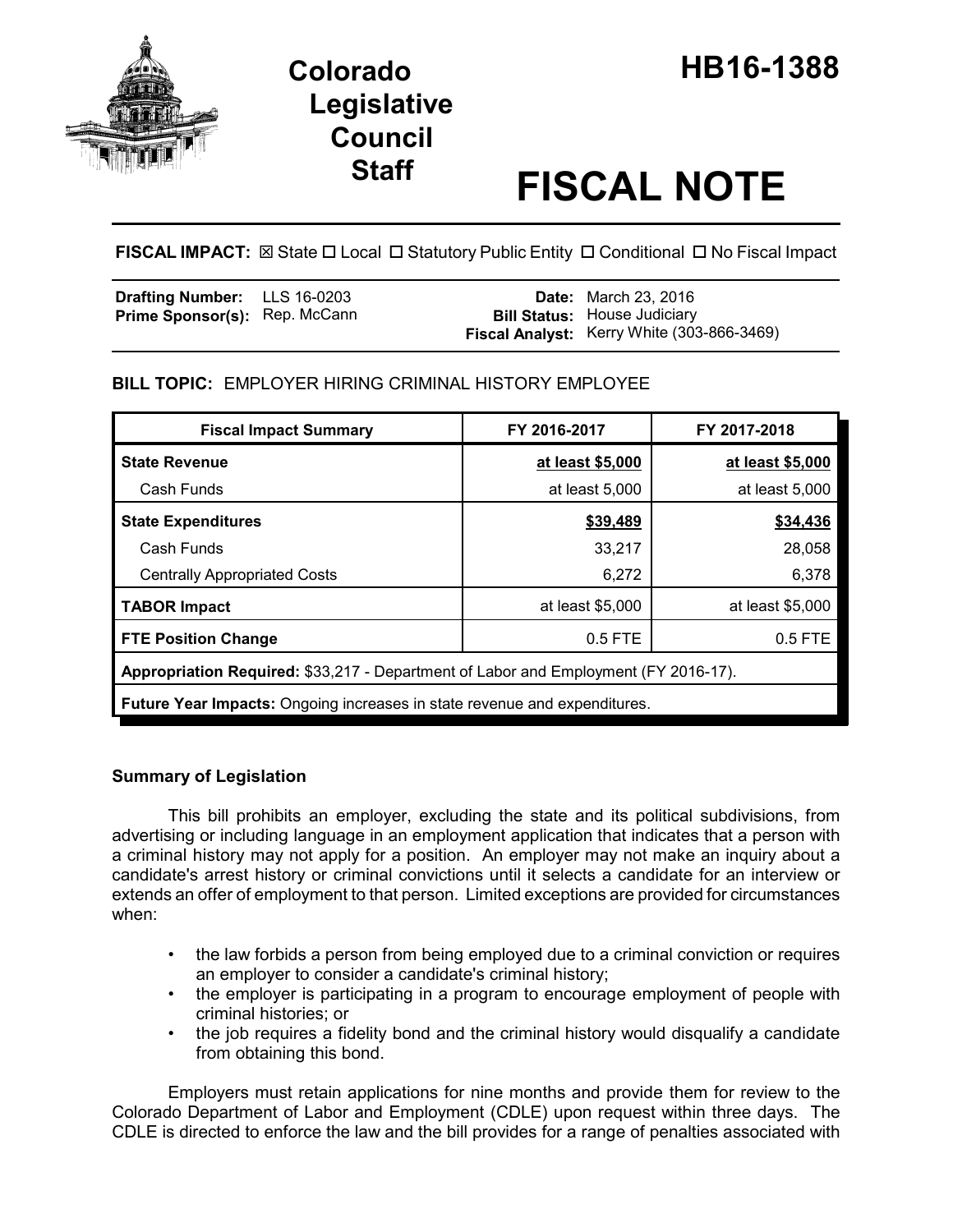Page 2

the size of the employer and number of prior violations. These penalties range from a warning to a fine of \$2,500. The bill clarifies that violations under the bill do not authorize a private cause of action and evidence of violations are not admissible in any legal proceeding other than one initiated by CDLE for enforcement purposes.

#### **State Revenue**

Beginning in FY 2016-17, this bill is anticipated to increase state cash fund revenue from fines by at least \$5,000 per year, credited to the Employment Support Cash Fund. Fines will be collected by the CDLE against employers who violate the provisions of HB16-1388.

#### **TABOR Impact**

This bill increases state cash fund revenue from fines by at least \$5,000 per year, which will increase the amount of money required to be refunded under TABOR. TABOR refunds are paid out of the General Fund.

#### **State Expenditures**

This bill increases state cash fund expenditures in the CDLE by \$39,489 and 0.5 FTE in FY 2016-17 and by \$34,436 and 0.5 FTE each year thereafter. Table 1 and the discussion that follows describe the costs of HB16-1388.

| Table 1. Expenditures Under HB16-1388              |            |            |  |  |  |
|----------------------------------------------------|------------|------------|--|--|--|
| <b>Cost Components</b>                             | FY 2016-17 | FY 2017-18 |  |  |  |
| <b>Personal Services</b>                           | \$24,239   | \$26,443   |  |  |  |
| <b>FTE</b>                                         | $0.5$ FTE  | 0.5 FTE    |  |  |  |
| <b>Operating Expenses and Capital Outlay Costs</b> | 5,178      | 475        |  |  |  |
| <b>Legal Services</b>                              | 3,800      | 1,140      |  |  |  |
| Centrally Appropriated Costs*                      | 6,272      | 6,378      |  |  |  |
| <b>TOTAL</b>                                       | \$39,489   | \$34,436   |  |  |  |

*\* Centrally appropriated costs are not included in the bill's appropriation.*

*Assumptions.* Costs assume that there will be an estimated 2,500 inquiries and that follow up investigations will be conducted for 250 cases per year. This workload increase requires 0.5 FTE Compliance Investigator I. Standard operating and first-year capital outlay costs are assumed. In the first year, about 40 hours of legal services are required; future years will require about 12 hours per year.

*Centrally appropriated costs.* Pursuant to a Joint Budget Committee policy, certain costs associated with this bill are addressed through the annual budget process and centrally appropriated in the Long Bill or supplemental appropriations bills, rather than in this bill. The centrally appropriated costs subject to this policy are estimated in the fiscal note for informational purposes and summarized in Table 2.